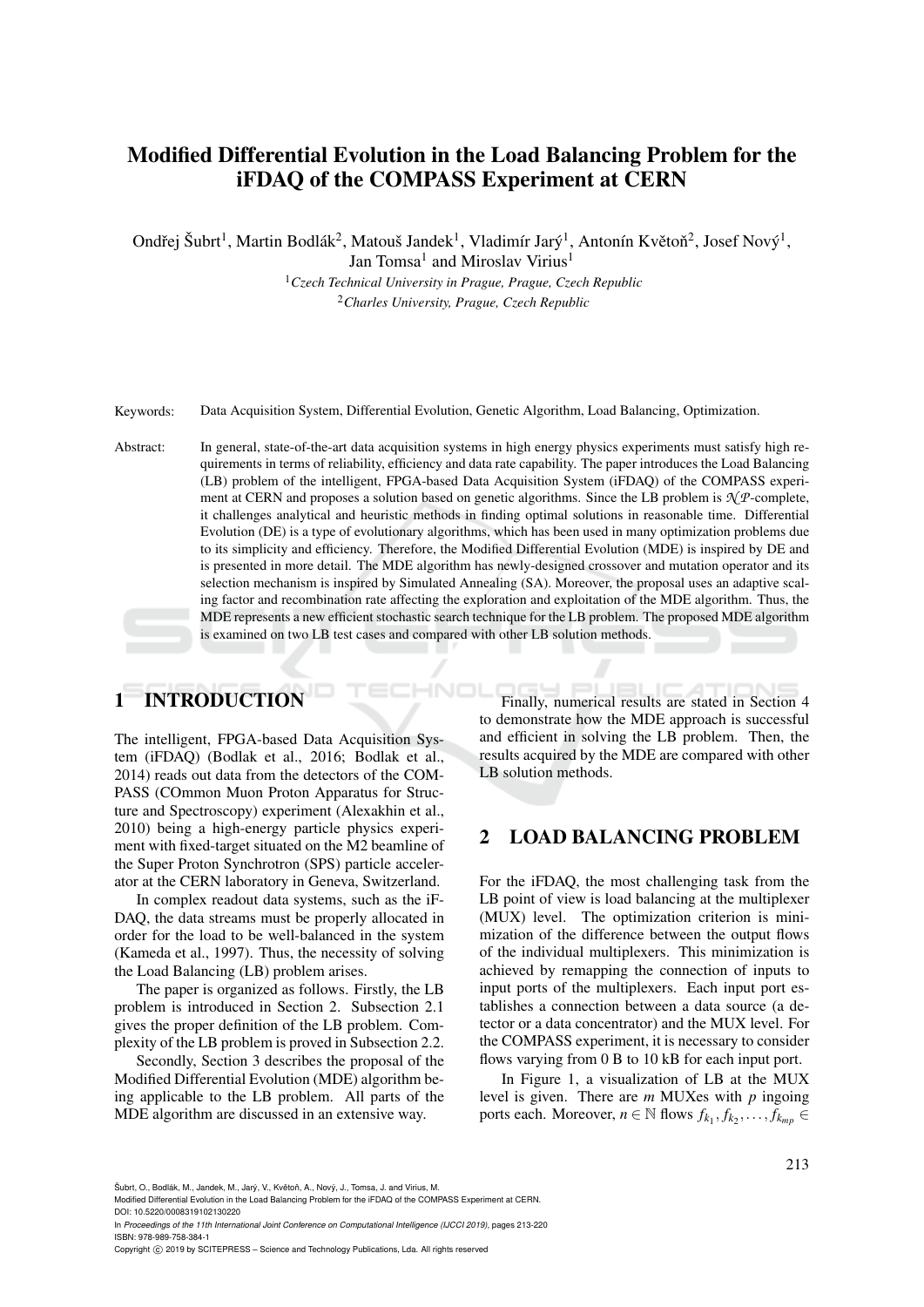

Figure 1: Visualization of LB at the MUX level.

 $\mathbb{N}_0$ , where  $n = m \cdot p$ , are shown in the figure with indices *k*<sub>1</sub>, *k*<sub>2</sub>,..., *k<sub>mp</sub>* ∈ {*i* | 1 ≤ *i* ≤ *n*} ∧ ∀*i*, *j* : *k<sub>i</sub>* ≠ *k*<sub>*j*</sub>.

Despite the fact that each flow varies from 0 B to 10 kB in the COMPASS experiment, the domain  $\mathbb{N}_0$  is used. The motivation comes from a general approach to LB. Moreover, a flow with 0 B can be either a physical connected input port sending no data or an empty input port where no data source is connected to. In brief, there are always  $n = m \cdot p$  flows regardless whether all ports are used or not.

#### 2.1 Problem Formulation

This subsection deals with a proper definition of the LB problem and preparation for discussion of the complexity of the LB problem. The Multiple Knapsack (MK) problem (Kellerer et al., 2004) is useful for the examination of the LB problem complexity as it can be shown that there exists a polynomial reduction from the MK problem to the LB problem. As MK problem is  $\mathcal{N}$ *P*-complete, this implies the LB problem is *N P*-complete.

Definition 1. *Let m* <sup>∈</sup> <sup>N</sup> *denote the number of MUXes with*  $p \in \mathbb{N}$  *ingoing ports each, i.e.,*  $n = m \cdot p \in \mathbb{N}$ *ingoing ports in total and flows*  $f_1, f_2, \ldots, f_n \in \mathbb{N}_0$ *.*  $\sqrt{2}$ Let  $S_1, S_2, \ldots, S_m$  be subsets of indices and  $F =$ *n*

∑ *i*=1 *fi*/*m* |<br>| *be a theoretical average flow for one*

*MUX. The Load Balancing (LB) problem is an optimization problem such that:*

*To minimize*

$$
\sqrt{\sum_{i=1}^{m} \left( F - \sum_{j \in S_i} f_j \right)^2}, \tag{1}
$$

*subject to the constraints*

• *each flow must be allocated*

$$
\bigcup_{i=1}^{m} S_i = \{i \mid i \in 1, ..., n\}
$$
 (2)

• *each flow must be allocated at most once*

$$
S_i \cap S_j = \emptyset \quad \forall i, j = 1, \dots, m \land i \neq j \tag{3}
$$

• *each MUX has p ports*

$$
|\mathcal{S}_i| = p \quad \forall i = 1, \dots, m \tag{4}
$$

Being a generalization of the well-known Knapsack problem (Kellerer et al., 2004), the MK problem represents an extension to *m* knapsacks.

**Definition 2.** *Given*  $n \in \mathbb{N}$  *items with weights*  $w_1, w_2, \ldots, w_n \in \mathbb{N}$  *and values*  $v_1, v_2, \ldots, v_n \in \mathbb{R}^+$ *, and*  $m \in \mathbb{N}$  *knapsacks with capacities*  $W_1, W_2, \ldots, W_m \in \mathbb{N}$ *. The Multiple Knapsack (MK) problem is an optimization problem such that:*

*To maximize*

$$
\sum_{i=1}^{m} \sum_{j=1}^{n} v_j x_{ij},
$$
 (5)

*subject to the constraints*

• *maximum knapsack capacity*

$$
\sum_{j=1}^{n} w_j x_{ij} \leq W_i \quad \forall i = 1, \dots, m \tag{6}
$$

• *each item must be allocated at most once*

$$
\sum_{i=1}^{m} x_{ij} \le 1 \quad \forall j = 1, \dots, n \tag{7}
$$

• *assignment of item*

$$
x_{ij} \in \{0,1\} \quad \forall i=1,\ldots,m, \quad \forall j=1,\ldots,n \quad (8)
$$

### 2.2 Problem Complexity

The Knapsack problem is *N P*-complete (Kellerer et al., 2004). Being a generalization of the Knapsack problem, the MK problem is  $\mathcal{N}$ *P*-complete.

In order to determine the complexity of the LB problem, the decision version of the LB problem must be defined at first: *Are there subsets*  $S_1, S_2, \ldots, S_m$ *such that*  $\bigcup_{i=1}^{m} S_i = \{i \mid i \in 1, ..., n\}$  *and*  $S_i \cap S_j =$ **0**,∀*i*, *j* = 1,...,*m* ∧ *i* ≠ *j* and  $|S_i| = p$ ,∀*i*<sub> $\vdots$ </sub> = 1,...,*m* and  $\sum_{j \in S_i}$  $f_j \leq F, \forall i = 1, \ldots, m$ , where  $F =$ & *n* ∑ *i*=1 *fi*/*m* ' ?

Theorem 1. *The Load Balancing (LB) problem is N P-complete.*

*Proof.* First, the LB problem is a *N P* problem. The proof are the subsets  $S_1$ ,  $S_2$ , ...,  $S_m$  of flow indices that are chosen and the verification process is to compute  $|\mathcal{S}_i| = p, \forall i = 1, \ldots, m \text{ and } \sum_{i \in \mathcal{S}} f_i \leq F, \forall i = 1, \ldots, m,$ *j*∈*S<sup>i</sup>* which takes polynomial time in the size of input.

214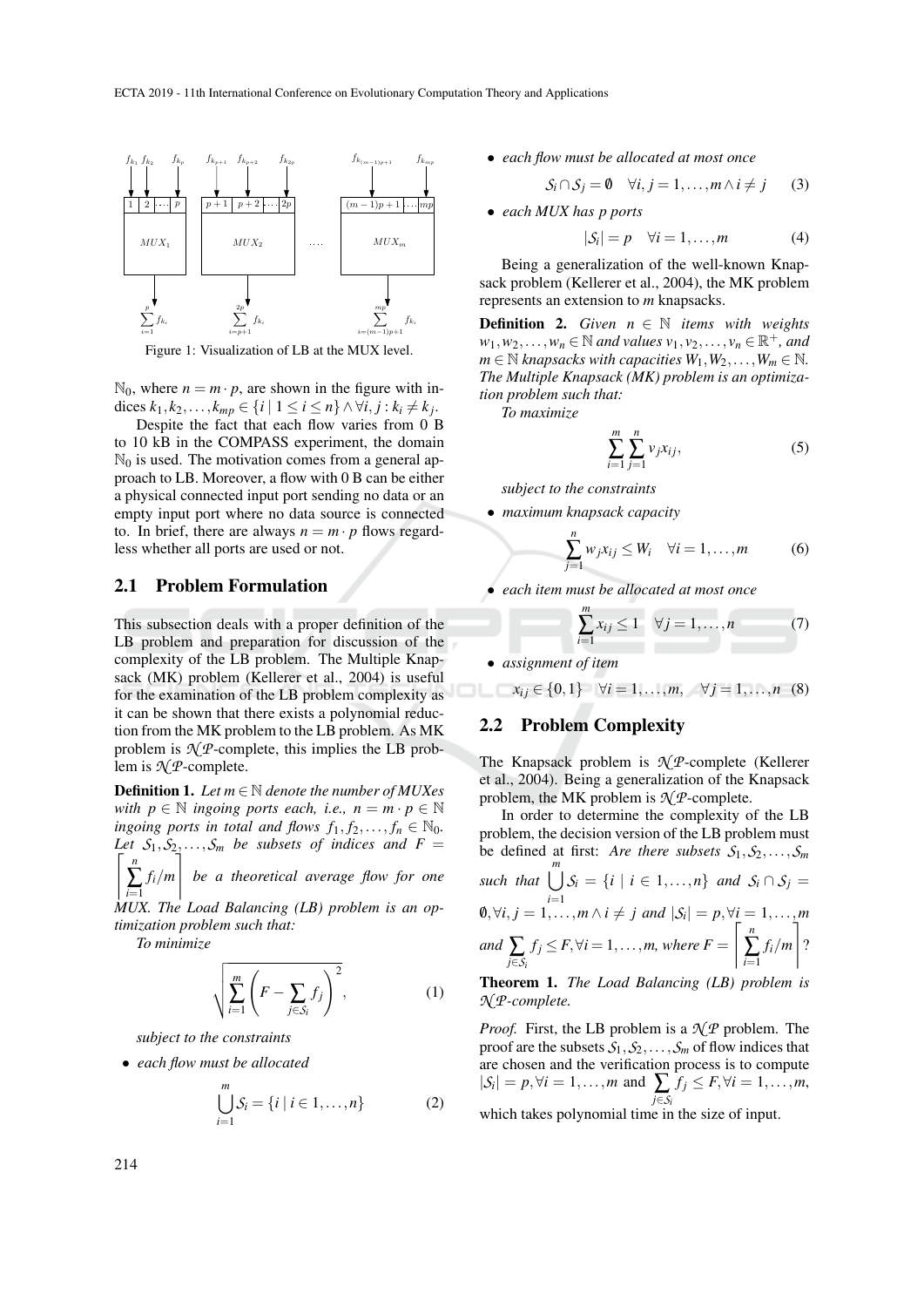Second, it will be shown there is a polynomial reduction from the MK problem to the LB problem. It suffices to show that there exists a polynomial time reduction  $Q(\cdot)$  such that  $Q(x)$  is a YES instance to the LB problem iff  $x$  is a YES instance to the MK problem. Suppose there are given  $f_1, f_2, \ldots, f_n$ , for the LB problem, consider the following MK problem:  $W_i =$ *F*, *V*<sub>*i*</sub> = *p*, ∀*i* = 1,..., *m* and  $w_i = f_i$ ,  $v_i = 1 + f_i/h$ , ∀*i* =  $1, \ldots, n$ , where  $h >$ *n* ∑ *i*=1 *f*<sub>*i*</sub> and  $K = \bigcup^{m}$  $\bigcup_{i=1}$  *K*<sub>*i*</sub>  $\subseteq$  {1,...,*n*} and  $K_i \cap K_j = \emptyset, \forall i, j = 1, \ldots, m \land i \neq j$ , where  $K_i$  rep-

resents indices of items assigned to the *i*-th knapsack. Here,  $Q(\cdot)$  is the process converting the MK problem to the LB problem. It is clear that this process is polynomial in the input size.

If *x* is a YES instance for the MK problem, with the chosen sets  $K_1, K_2, \ldots, K_m$ , let  $R =$  $\{1,\ldots,n\}\setminus \bigcup_{i=1}^m$ *K*<sub>*i*</sub>. It follows that  $\sum_{j \in \mathcal{K}_i} w_j = \sum_{j \in \mathcal{K}_i}$  $f_j \leq$  $W_i = F, \forall i = 1, \ldots, m$  and it remains to prove there are *p* items in each knapsack. It follows that  $\sum_{i=1}^{n} v_i =$ *j*∈*K<sup>i</sup>* ∑ *j*∈*K<sup>i</sup>*  $(1+f_j/h) \ge V_i = p, \forall i = 1,\ldots,m$  and thus, there must be at least *p* items in each knapsack to satisfy the inequality. Moreover,  $n = m \cdot p$  implies there must be exactly *p* items in each knapsack and thus,  $\mathcal{R} = \mathbf{0}$ . Therefore, the sets  $K_1, K_2, \ldots, K_m$  correspond to sets  $S_1, S_2, \ldots, S_m$ , respectively, and *x* is a YES instance

for the LB problem. **ANI** Conversely, if  $Q(x)$  is a YES instance for the LB problem, there exists  $S_1$ ,  $S_2$ ,...,  $S_m$  such that  $S_i$ 

*S*<sub>*j*</sub> = **0**, ∀*i*, *j* = 1,...,*m* ∧ *i* ≠ *j* and  $\bigcup_{i=1}^{m} S_i = \{i \mid i \in$ 1,...,*n*} and  $|S_i| = p, \forall i = 1, ..., m$  and  $\sum_{j \in S_i}$  $f_j \leq$ 

 $F, \forall i = 1, \ldots, m$ . Let the MK problem consist of *m* knapsacks and let the *i*-th knapsack contain the items corresponding to indices in  $S_i$ , and it follows that  $\sum_{j \in \mathcal{K}_i} w_j = \sum_{j \in \mathcal{K}_i} f_j \leq W_i = F, \forall i = 1, \ldots, m$  and  $\sum_{j \in \mathcal{K}_i} w_j = \sum_{j \in \mathcal{K}_i} w_j$  $v_j =$ ∑ *j*∈*K<sup>i</sup>*  $(1 + f_j/h) \geq V_i = p, \forall i = 1, \dots, m.$  Therefore,

 $Q(x)$  is a YES instance for the MK problem.

This proves the  $\mathcal{N}$ *P*-completeness of the LB problem.  $\Box$ 

# 3 MODIFIED DIFFERENTIAL EVOLUTION

Belonging to the Evolutionary Algorithms (EA) class (Eiben and Smith, 2015), a Genetic Algorithm (GA)

(Affenzeller et al., 2018) is a heuristic technique inspired by the process of natural selection and evolutionary biology. It attempts to simulate evolutionary principles in order to find estimate solutions of optimization problems. These algorithms use techniques and strategies simulating processes well-known from nature – heredity, mutation, natural selection and crossover.

The main principle of the GA process is gradual production of stronger generations containing individuals representing different solutions of a problem. An individual is represented by the vector  $x =$  $(x_1, x_2, \ldots, x_n)$ <sup>T</sup>. In the optimization process, a new population is created in each generation and each individual in a population represents just one solution of a problem. As the population evolves, solutions improve.

Differential Evolution (DE) (Storn and Price, 1995; Das et al., 2016) is a stochastic, populationbased search strategy developed using the same principles as GA. However, it differs significantly in the mutation step, crossover operator and the following selection mechanism. Unlike GA, a mutation of DE is applied first to generate a trial vector, which is then used within the crossover operator to produce one offspring, and the mutation step sizes are influenced by differences between the individuals of the current population.

The Modified Differential Evolution (MDE) is a heuristic algorithm based on DE and has a new mutation operation, crossover operator and selection mechanism. In this section, the newly proposed operators are described in more detail at first. Consequently, the complete MDE algorithm is presented.

### 3.1 Mutation Operator

The mutation operator produces a trial vector for each individual of the current population. This trial vector will then be used by the crossover operator to produce offspring.

Let the first  $(i - 1)$  MUXes be already allocated. In general, the mutation operator tries to mutate the *i*-th MUX only. The trial vector  $\mathbf{u}_i(s)$  is created based on a random individual  $\mathbf{x}^r_j(s)$  selected from the current population for a parent  $\mathbf{x}_i(s)$  for the *i*-th MUX in iteration *s*. Firstly, all *n* elements from the random individual  $\mathbf{x}_j^r(s)$  are copied to the trial vector  $\mathbf{u}_j(s)$ . Actually, the flows represented by elements with indices 1,...,(*i*−1)*p* have already been allocated to the first (*i*−1) MUXes. Therefore, the mutation operator does not consider elements with indices 1,...,(*i*−1)*p* and leaves them as they are copied from the random individual  $\mathbf{x}'_j(s)$ . Otherwise, the so far achieved solution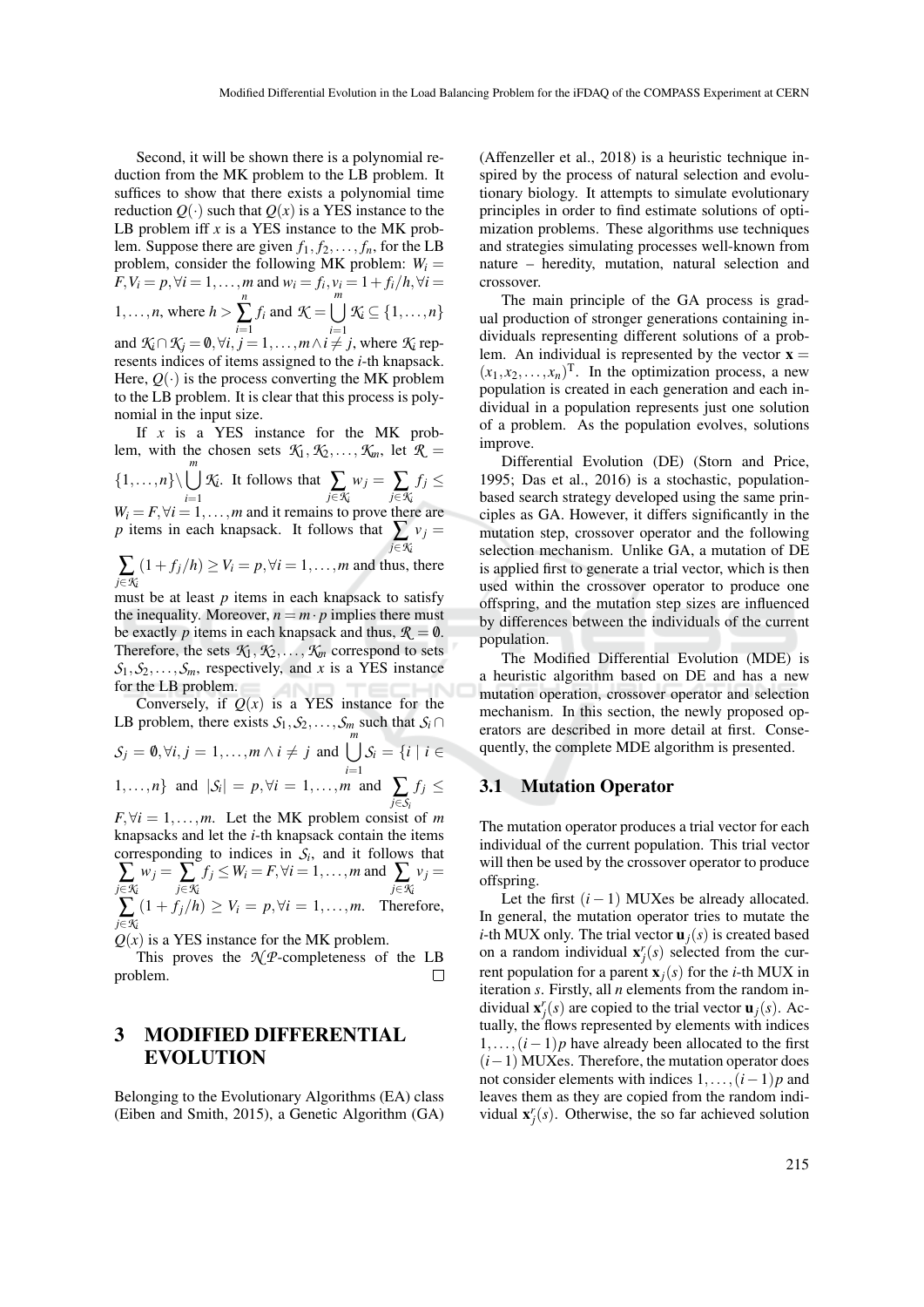

Figure 2: The mutation operator used to produce a trial vector  $\mathbf{u}_j(s)$  from a random individual  $\mathbf{x}_j^r(s)$  selected from current population for a parent  $\mathbf{x}_i(s)$  for the *i*-th MUX in iteration *s* using  $\lceil \beta p \rceil$  swaps.

would have been damaged or completely lost.

Thus, the mutation operator considers only elements with indices  $(i-1)p+1,\ldots,mp$ . It performs  $\lceil \beta p \rceil$  swaps. In more detail, it randomly selects one element from the elements with indices  $(i - 1)p$  + 1,...,*ip* and one element from elements with indices  $ip + 1, \ldots, mp$  in each swap from  $\lceil \beta p \rceil$  swaps and swaps them. To sum it up, a detailed diagram of the mutation operator is shown in Figure 2.

 $β$  is the scaling factor, controlling the amplification of the differential variation. Theoretically  $β ∈$  $(0, \infty)$ , but it is usually taken from the range [0.1, 1].

### 3.2 Crossover Operator

The MDE crossover operator implements a discrete recombination of the trial vector  $\mathbf{u}_i(s)$  and the parent vector  $\mathbf{x}_j(s)$  to produce offspring  $\mathbf{x}'_j(s)$ .  $x_{i,j}(s)$ refers to the *j*-th element of the vector  $\mathbf{x}_i(s)$ . Elements  $u_{i,j}(s)$  and  $x'_{i,j}(s)$  are defined in the same way and refer to the *j*-th element of vectors  $\mathbf{x}_i(s)$  and  $\mathbf{u}_i(s)$ , respectively. *CR* is the crossover or recombination rate in the range  $[0,1]$ .

The approach is similar to the mutation operator. Let the first  $(i - 1)$  MUXes be already allocated. In general, the crossover operator tries to cross the *i*-th MUX only. Firstly, all *n* elements from the parent  $\mathbf{x}_j(s)$  are copied to the offspring  $\mathbf{x}'_j(s)$ . Actually, flows represented by elements with indices  $1, \ldots, (i-1)p$ have already been allocated to the first (*i*−1) MUXes. Therefore, the crossover operator does not consider elements with indices 1,...,(*i*−1)*p* and leaves them as they are copied from the parent  $\mathbf{x}_i(s)$ . By analogy with the mutation operator, the so far achieved solution would be damaged or completely lost.



Figure 3: The crossover operator used to produce an offspring  $\mathbf{x}'_j(s)$  from a parent  $\mathbf{x}_j(s)$  and a trial vector  $\mathbf{u}_j(s)$  for the *i*-th MUX in iteration *s*.

Thus, the crossover operator considers only the elements with indices  $(i-1)p+1,\ldots,mp$ . Then, for each element

$$
x'_{j,(i-1)p+1}(s),\ldots,x'_{j,ip}(s),\tag{9}
$$

 $\text{rand}(k)$  ≤ *CR*  $k \in \{(i-1)p+1,\ldots,ip\}$ , (10) then find element

$$
x'_{j,l}(s) \quad l \in \{(i-1)p+1,\dots,mp\} \tag{11}
$$

in  $\mathbf{x}'_j(s)$  with value  $u_{j,k}(s)$  and swap the values of element  $x'_{j,k}(s)$  and element  $x'_{j,l}(s)$  in  $\mathbf{x}'_j(s)$ . If the condition in Equation 10 is not satisfied, then do nothing.

In Figure 3, a diagram of the crossover operator is given. The dashed arrows represent actions being subjected to the condition in Equation 10. Once the condition is not satisfied for a given element, it does nothing and continues to the next element.

### 3.3 Adaptive Parameters

if

The scaling factor β and recombination rate *CR* affect the exploration and exploitation of the algorithm (Das et al., 2005). Exploration is the algorithm ability to cover and explore different areas in the feasible search space while exploitation is the ability to concentrate only on promising areas in the search space and to enhance the quality of the potential solution in the promising region. The scaling factor β controls the amplification of the differential variations. The smaller the value of β, the smaller the mutation step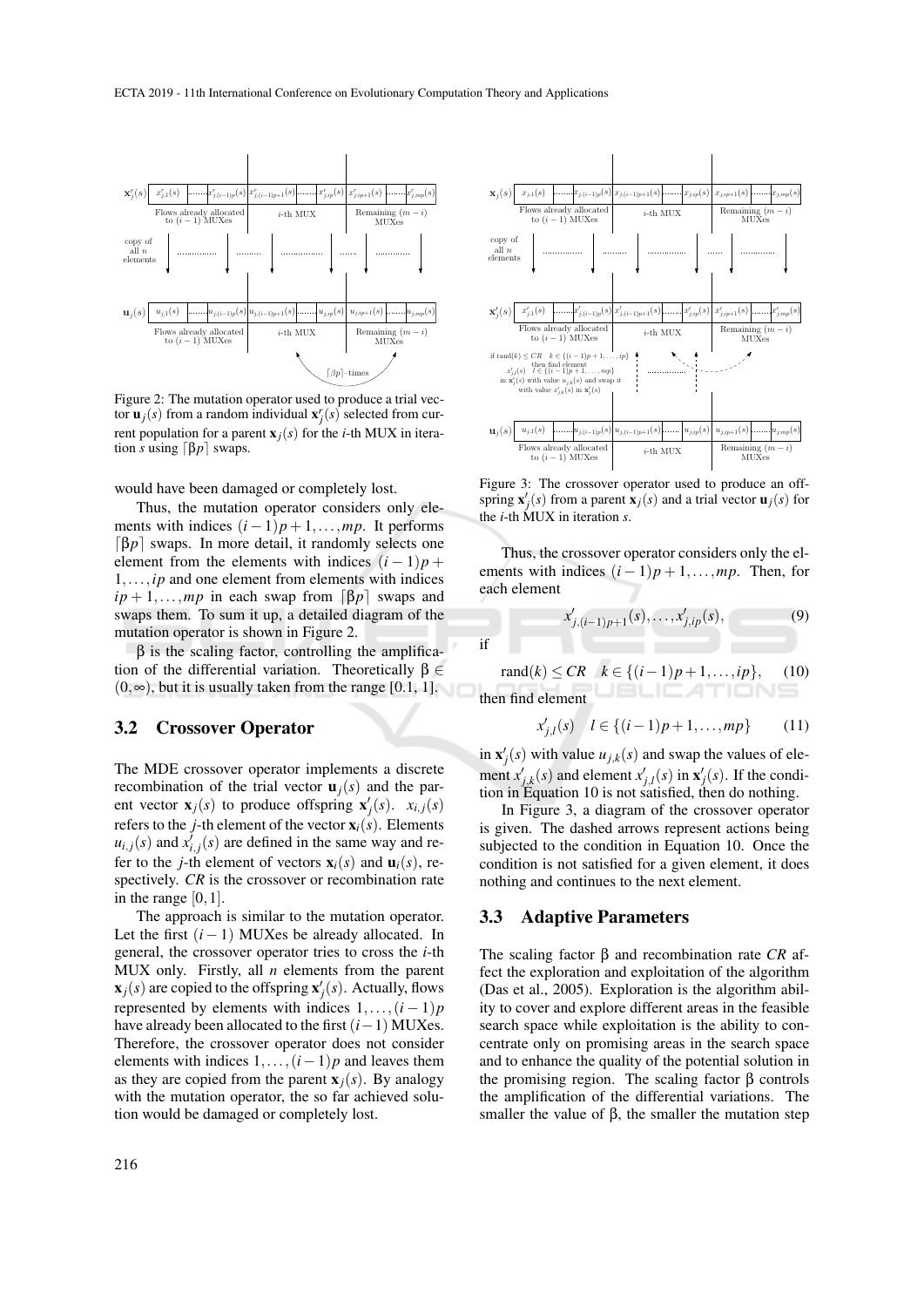sizes, and the longer it will take for the algorithm to converge. Larger values of β facilitate exploration, but may cause the algorithm to overshoot good optima. The value of  $β$  should be small enough to allow differentials to explore tight valleys, and large enough to maintain diversity. In this paper, an adaptive scaling factor is adopted to achieve a favorable compromise between exploration and exploitation. For increasing exploration, a large initial value of β is chosen. Then, it is reduced linearly along the iterations for good exploitation:

$$
\beta(s) = c_1 - c_2 \frac{s}{s_{\text{max}}},\tag{12}
$$

where *s*max is the maximum number of iterations and *c*1, *c*<sup>2</sup> are constants. In this way, the mutation operator performs a wider search in the solution space at the early stages of the evolution and at the later stages, the search is restricted around the local area.

The probability of recombination, *CR*, has a direct influence on a diversity of the MDE. The higher the probability of recombination, the more variation is introduced in a new population, thereby increasing diversity and exploration. Increasing *CR* often results in faster convergence, while decreasing *CR* increases search robustness. In the MDE, *CR* is changed along the evolution process like  $β$  as follows:

$$
CR(s) = k_1 - k_2 \frac{s}{s_{\text{max}}},\tag{13}
$$

where  $s_{\text{max}}$  is the maximum number of iterations and  $k_1, k_2$  are constants.

### 3.4 Selection Mechanism

In the MDE, a probabilistic selection mechanism (Das et al., 2007) is used instead of the deterministic selection of the original DE. The selection mechanism has been inspired by Simulated Annealing (SA) (Delahaye et al., 2019). SA uses a random search strategy, which not only accepts new solutions that decrease the objective function value (assuming a minimization problem), but may also accept new solutions that rather increase the objective function value based on a predetermined probability distribution function. Exponential probability distribution function is normally used for this purpose. Based on this idea, the selection mechanism of the MDE can be described as follows:

$$
\mathbf{x}_{j}(s+1) = \begin{cases}\n\mathbf{x}'_{j}(s) & \text{if } f(\mathbf{x}'_{j}(s)) \le f(\mathbf{x}_{j}(s)) \\
\mathbf{x}'_{j}(s) & \text{if } f(\mathbf{x}'_{j}(s)) > f(\mathbf{x}_{j}(s)) \land \\
h(\mathbf{x}_{j}(s), \mathbf{x}'_{j}(s)) > \text{rand} \\
\mathbf{x}_{j}(s) & \text{otherwise,} \n\end{cases}
$$
\n(14)

$$
h(\mathbf{x}_j(s), \mathbf{x}'_j(s)) = \exp\left(\frac{f(\mathbf{x}_j(s)) - f(\mathbf{x}'_j(s))}{f(\mathbf{x}_j(s))T}\right), \tag{15}
$$

where  $T$  is the temperature, as defined in the SA technique. Here, the temperature *T* is adaptively changed in the evolution process as follows:

$$
T(s+1) = \alpha T(s)
$$
  
\n
$$
T(0) = T_0.
$$
\n(16)

The parameter  $\alpha$  is the rate of reducing the temperature  $(\alpha < 1)$ .  $T_0$  is the initial temperature. A normalized difference between the parent and offspring objective functions has been considered in Equation 15 to eliminate the effect of different ranges of objective functions. The selection mechanism begins with a large value for  $T_0$  and thus, many new worse solutions  $\mathbf{x}_i(s)$  have a chance to be selected to increase the exploration of the MDE. However, the temperature *T* decreases along the iterations and so the probability of selecting worse solutions is decreased.

### 3.5 The MDE Algorithm

The MDE algorithm consists of the following steps, the objectives of which are described below:

#### Step 1 – Parameter Setup

To determine the size of the population  $N_p \in \mathbb{N}$ , the maximum number of iterations  $s_{\text{max}}$ , constants  $c_1, c_2, k_1, k_2, \alpha$  and the initial temperature  $T_0$ .

### Step 2 – Initialization of Population

To initialize the individuals of the population randomly by the assignment of the input values.

#### Step 3 – Evaluation of Population

To evaluate the *fitness* of each individual according to the objective function in Equation 1.

### Step 4 – Mutation Operation (see Subsection 3.1) The MDE mutation operator produces a trial vector  $\mathbf{u}_i(s)$  for each individual (parent)  $\mathbf{x}_i(s)$  of the

current population. This trial vector will then be used by the crossover operator to produce offspring.

#### Step 5 – Crossover (see Subsection 3.2)

The MDE crossover operator implements a discrete recombination of the trial vector  $\mathbf{u}_i(s)$  and the parent vector  $\mathbf{x}_i(s)$  to produce offspring  $\mathbf{x}'_i(s)$ .

#### Step 6 – Selection (see Subsection 3.4)

Either the parent  $\mathbf{x}_i(s)$  or the produced offspring  $\mathbf{x}'_i(s)$  survives and enters the next generation. To construct the population of the next generation, the MDE selection mechanism based on probability is used.

#### Step 7 – Stopping Criterion

If the stopping criterion is not satisfied, go to Step 3, else return the individual with the best *fitness* as the solution. Here, the maximum number of iterations  $s_{\text{max}}$  is selected as the stopping criterion.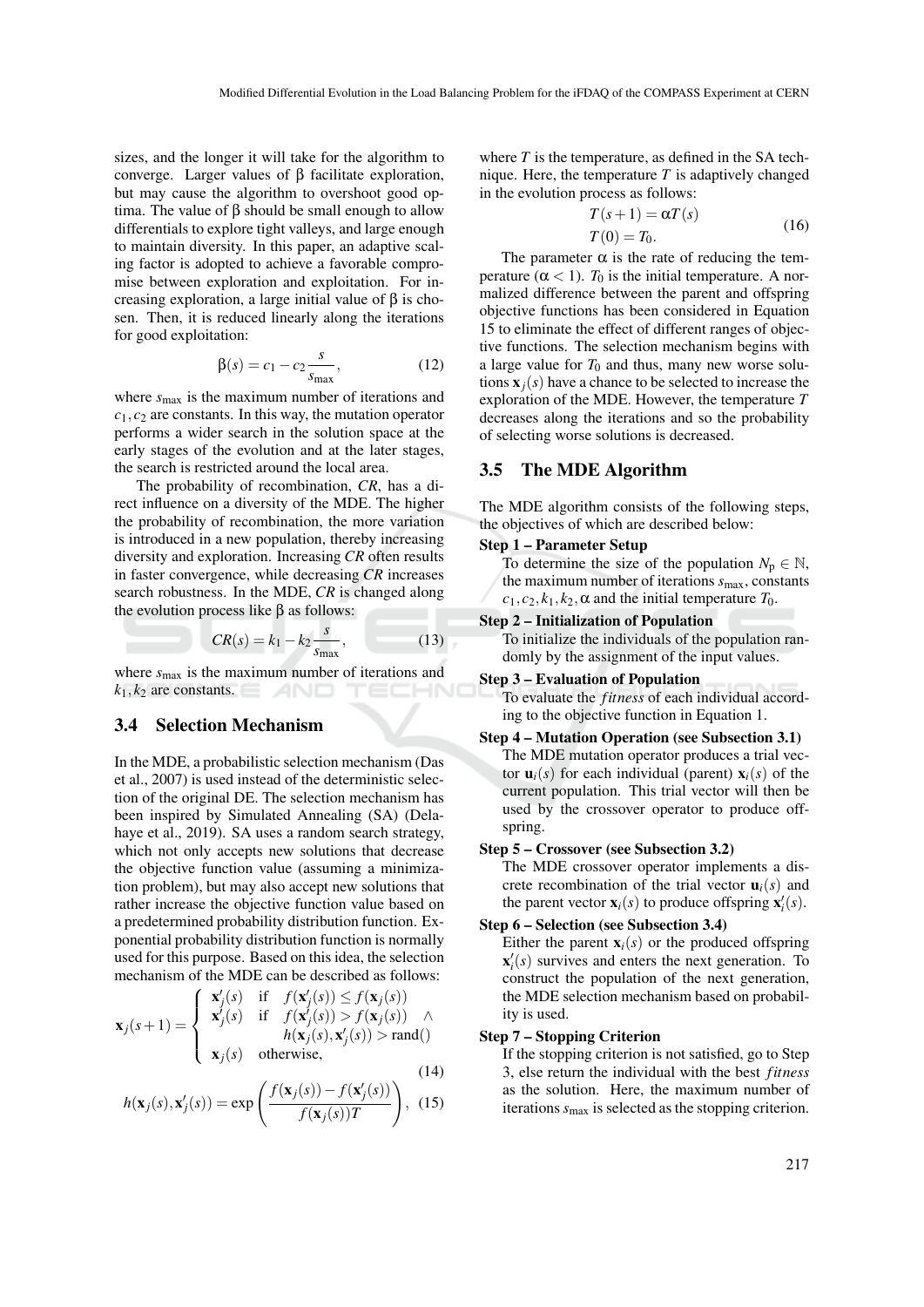Table 1: Parameters used for the MDE.

| max    |     | U   |  |  |
|--------|-----|-----|--|--|
| 20,000 | 0.6 | 0.4 |  |  |

Table 2: The TC1 results using the MDE in each execution.

| Ex.          |              | $C++$    | <b>Matlah</b> |                     |  |
|--------------|--------------|----------|---------------|---------------------|--|
|              | <b>Error</b> | $t$ [ms] | <b>Error</b>  | $t \overline{[ms]}$ |  |
| $\mathbf{1}$ | 2.24         | 1,601    | 2.24          | 71,413              |  |
| 2            | 2.24         | 1,652    | 2.24          | 25,558              |  |
| 3            | 2.24         | 1,997    | 2.24          | 23,688              |  |
| 4            | 2.24         | 2,220    | 2.24          | 25,378              |  |
| 5            | 2.24         | 1,382    | 2.24          | 43,370              |  |
| 6            | 2.24         | 2,099    | 2.24          | 90,298              |  |
| 7            | 2.24         | 862      | 2.24          | 78,666              |  |
| 8            | 2.24         | 1,901    | 2.24          | 71,448              |  |
| 9            | 2.24         | 2,379    | 2.24          | 57,260              |  |
| 10           | 2.24         | 1,803    | 2.24          | $\overline{28,210}$ |  |

# 4 NUMERICAL RESULTS

The MDE has been implemented in C++ and Matlab (R2018a, 64-bit) on a personal computer equipped with Intel(R) Core(TM) i7-8750H CPU (@2.20 GHz, 6 Cores, 12 Threads, 9M Cache, Turbo Boost up to 4.10 GHz) and 16 GB RAM (DDR4, 2 666 MHz) memory. The MDE is examined on two test cases and numerical results are compared with other methods of solving the LB problem.

The results are investigated with respect to the error and computation time. The error is defined as the objective function of the LB problem, see Equation 1.

### 4.1 Test Case 1

The Test Case 1 (TC1) consists of  $m = 6$  MUXes with  $p = 15$  ingoing ports each and with respect to the number of MUXes, it corresponds to the iFDAQ setup used in the COMPASS Run 2016, 2017 and 2018. It considers  $n = m \cdot p = 6 \cdot 15 = 90$  flows with values randomly generated in the range from 0 B to 10 kB.

The proposed MDE algorithm is partially stochastic and hence, it might produce different solutions in every execution. The parameters used for the MDE algorithm to solve the TC1 are given in Table 1.

In Table 2, the results produced in C++ and Matlab for the TC1 using the MDE in each execution are stated. The error is equal approximately to 2.24 giving a global optimum in each execution, however, the solutions might be different – multiple global optima are possible. The best TC1 flow allocation based on the MDE produced in C++ corresponding to Ex-



Figure 4: The best TC1 flow allocation based on the MDE produced in C++ corresponding to Execution 7.



Figure 5: The best TC1 flow allocation based on the MDE produced in Matlab corresponding to Execution 3.

ecution 7 is given in Figure 4 and produced in Matlab corresponding to Execution 3 is given in Figure 5. In both figures, the total flow allocated to the first MUX is 82,494 B and to the remaining five MUXes is 82,493 B each. Thus, the mutual comparison reaches 82,493/82,494  $\approx 100.00\%$ . The computational time is very low in C++ due to the fast memory access provided by C++ and the usage of pointers trying to avoid any copying of memory. Hence, the MDE algorithm represents a good candidate for a real-time LB solver.

To demonstrate the behaviour of the MDE algorithm, the evolution process of the best TC1 flow allocation produced in Matlab corresponding to Execution 3 is shown in Figure 6. At the beginning of the evolution process, it shows a fast convergence of the proposed MDE algorithm. It reached a solution close to a global optimum after just 150 iterations. Nevertheless, there are several short-term deteriorations of the error in evolution, which are caused by selection mechanism based on SA. The selection mechanism sometimes selects individuals with a worse *fitness* value. They have a chance to show their potential to produce a new population. However, this feature weakens at the end of the evolution process.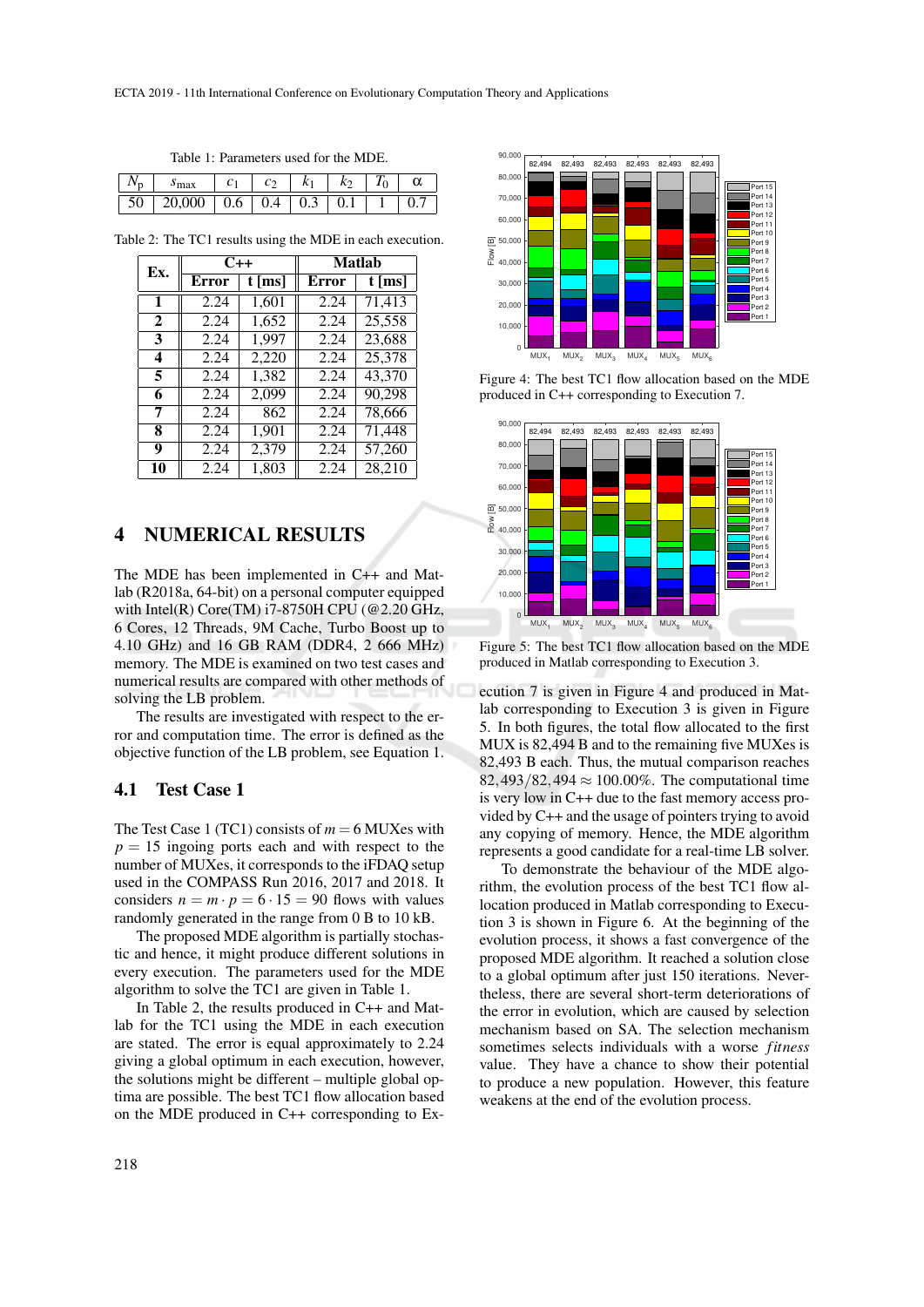

Figure 6: The evolution process of the best TC1 flow allocation based on the MDE produced in Matlab corresponding to Execution 3.

Table 3: Comparison of LB solution methods based on the best flow allocation for the TC1.

| Met.       |              | $C++$    | <b>Matlab</b> |          |  |
|------------|--------------|----------|---------------|----------|--|
|            | <b>Error</b> | $t$ [ms] | Error         | $t$ [ms] |  |
| DP         | 2.24         | 17,529   | 2.24          | 16,521   |  |
| <b>GH</b>  | 243.89       | 47       | 243.89        |          |  |
| ILP        | 21.19        | 17,127   | 23.81         | 1,465    |  |
| <b>MDE</b> | 2.24         | 862      | 2.24          | 23,688   |  |
| RL         | 10.44        | 32,404   | 10.44         | 117,106  |  |

Finally, a global optimum is reached after 3,400 iterations and the error is equal approximately to 2.24.

The TC1 results produced by the MDE are compared with other LB solution methods – Dynamic Programming (DP), Greedy Heuristic (GH), Integer Linear Programming (ILP) and Reinforcement Learning (RL) – in Table 3. In sum, the MDE and GH, both reaching a global optimum, can be used for real-time LB due to the low computational time.

Table 4: The TC2 results using the MDE in each execution.

| Ex.          | $C++$        |          | <b>Matlab</b> |          |  |
|--------------|--------------|----------|---------------|----------|--|
|              | <b>Error</b> | $t$ [ms] | Error         | $t$ [ms] |  |
| $\mathbf{1}$ | 15.30        | 6,050    | 2.00          | 87,064   |  |
| $\mathbf{2}$ | 2.00         | 2,507    | 2.00          | 67,601   |  |
| 3            | 2.00         | 1,911    | 2.00          | 104,993  |  |
| 4            | 2.00         | 3.266    | 2.00          | 61,987   |  |
| 5            | 2.00         | 2,358    | 2.00          | 94,706   |  |
| 6            | 2.00         | 2,659    | 2.00          | 80,280   |  |
| 7            | 2.00         | 5,398    | 4.24          | 151,224  |  |
| 8            | 2.00         | 3,153    | 2.00          | 108,325  |  |
| 9            | 2.00         | 2,718    | 2.00          | 37,530   |  |
| 10           | 2.00         | 5.100    | 2.00          | 82,067   |  |



Figure 7: The best TC2 flow allocation based on the MDE produced in C++ corresponding to Execution 3.



Figure 8: The best TC2 flow allocation based on the MDE produced in Matlab corresponding to Execution 9.

### 4.2 Test Case 2

The Test Case 2 (TC2) consists of  $m = 8$  MUXes with  $p = 15$  ingoing ports each and thus, it corresponds to the iFDAQ full setup. However, the iFDAQ full setup has never been in operation for the COMPASS experiment since it was not required by any physics program. It considers  $n = m \cdot p = 8 \cdot 15 = 120$  flows with values randomly generated in the range from 0 B to 10 kB. The parameters used for the MDE algorithm to solve the TC2 are the same as for TC1, see Table 1.

In Table 4, the results produced in C++ and Matlab for the TC2 using the MDE in each execution are stated. The error is almost always equal to 2.00 giving a global optimum in each execution. The best TC2 flow allocation based on the MDE produced in C++ corresponding to Execution 3 is given in Figure 7 and produced in Matlab corresponding to Execution 9 is given in Figure 8. In both figures, the total flow allocated to the first four MUXes is 68,401 B each and to the remaining four MUXes is 68,400 B each. Thus, the mutual comparison reaches  $68,400/68,401 \approx 100.00\%$ .